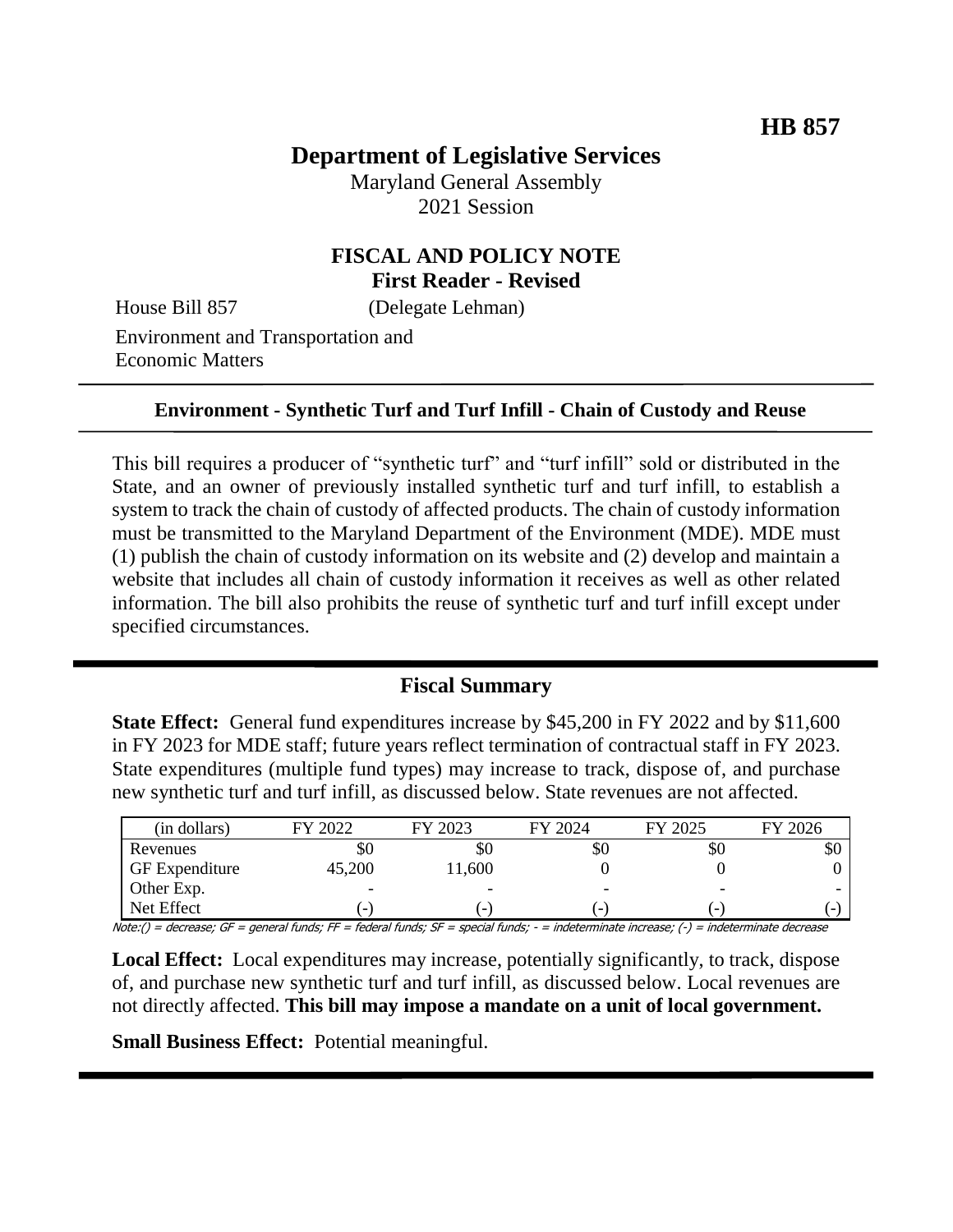# **Analysis**

### **Bill Summary:**

## *Key Definitions*

"Synthetic turf" is plastic tufted carpet that (1) is intended to have, or incidentally has, an appearance that mimics grass; (2) functions as a replacement for grass; and (3) is at least 5,000 square feet (ft<sup>2</sup>) in size. "Turf infill" is material that (1) is poured on top of synthetic turf to hold synthetic turf blades in place; (2) weighs down the synthetic turf so it does not develop wrinkles or buckle; and (3) mimics the impact absorption properties of soil under natural grass. "Turf infill" includes shredded or granulated tire, rubber, or silica sand.

## *System to Track the Chain of Custody for Synthetic Turf and Turf Infill*

By January 1, 2022, each *producer* of synthetic turf and turf infill sold or distributed in the State must establish a system to track the chain of custody of the synthetic turf and turf infill from their manufacture to their installation, use, reuse, recycling, and final disposal. For synthetic turf and turf infill already installed as of January 1, 2022, the *owner* of the synthetic turf and turf infill must establish a system to track the chain of custody.

The chain of custody information must be transmitted to MDE in writing and must include specified information relating to the producer, the installer, the owner, and the transporter of the synthetic turf or turf infill.

MDE must publish the chain of custody information on its website. MDE must also develop and maintain a website that includes a copy of all chain of custody information that has been submitted, the names of the producers that provide the chain of custody information, and a list of brands specified in the chain of custody information.

#### *Restrictions on Reuse and Disposal*

Synthetic turf and turf infill may not be reused unless the original owner submits a written request to MDE and MDE approves the request.

**Current Law:** Current law does not specifically address synthetic turf or turf infill. The solid waste infrastructure in Maryland consists of both permitted and nonpermitted facilities, and solid waste is managed through a combination of recycling, composting, landfilling, energy recovery, and exporting for disposal or recycling. Privately and county-owned facilities make up the majority of facilities in the State.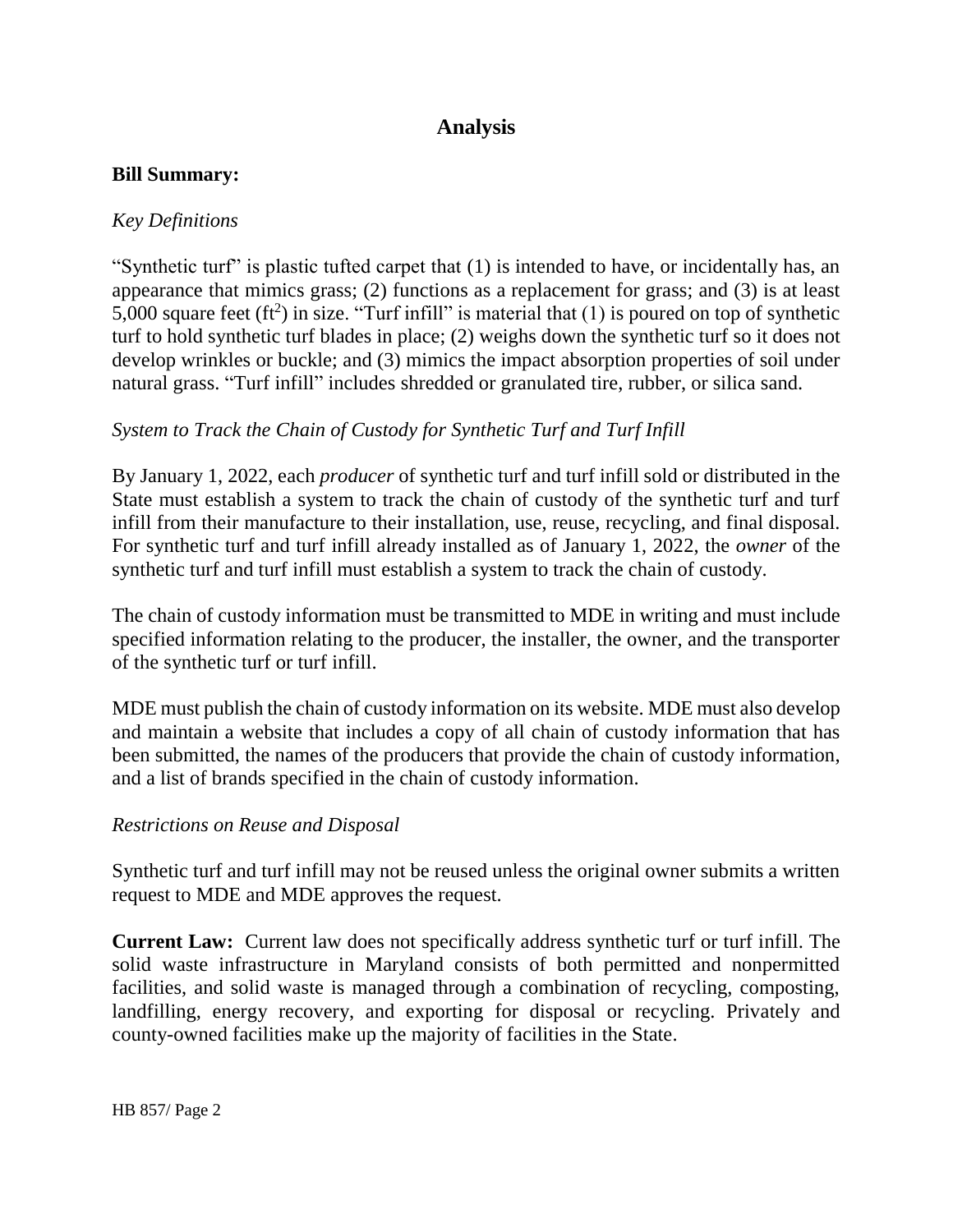### **State/Local/Small Business Effect:**

### *Maryland Department of the Environment – Administrative Costs*

General fund expenditures for MDE increase by \$45,177 in fiscal 2022, which accounts for the bill's October 1, 2021 effective date. This estimate reflects the cost of hiring one contractual natural resources planner to (1) accept and post required chain of custody information to MDE's website; (2) conduct outreach to affected producers and owners; (3) review requests from owners to reuse synthetic turf and turf infill; and (4) conduct any necessary compliance and enforcement activities. It includes a salary, fringe benefits, one-time start-up costs, and ongoing operating expenses.

| <b>Contractual Position</b>           | 1.0      |
|---------------------------------------|----------|
| Salary and Fringe Benefits            | \$34,765 |
| <b>Operating Expenses</b>             | 10,412   |
| <b>Total FY 2022 MDE Expenditures</b> | \$45,177 |

Future year expenditures reflect termination of the contractual employee in fiscal 2023 after (1) MDE has conducted initial outreach and developed a method to post the required chain of custody information to its website and (2) most affected entities are aware of the bill's requirements. It is assumed that any ongoing responsibilities after fiscal 2023 can be handled with existing resources. To the extent that existing resources prove insufficient in future years, MDE can request additional resources through the annual budget process.

This estimate does not include any health insurance costs that could be incurred for specified contractual employees under the State's implementation of the federal Patient Protection and Affordable Care Act.

## *State Agencies, Local Governments, and Small Businesses as Producers, Consumers, and Owners of Synthetic Turf and Turf Infill*

The regulated community is likely broad and includes (1) synthetic turf and turf infill producers; (2) any State or local agencies that own synthetic turf and turf infill fields/spaces (*e.g.,* for schools and parks); and (3) any other entities that own synthetic turf and turf infill fields/spaces. According to the Synthetic Turf Council, the threshold size of affected synthetic turf and turf infill established by the bill (at least  $5,000$  ft<sup>2</sup>) likely includes personally owned synthetic turf areas in yards, turfed areas in hotels, and golf putting areas. All of these affected entities must develop a chain of custody for the synthetic turf and turf infill and apply for and obtain MDE approval prior to reusing the materials.

According to the Synthetic Turf Council, a synthetic turf sports field is typically warranted for eight years, but the actual life expectancy of a given field depends on the type and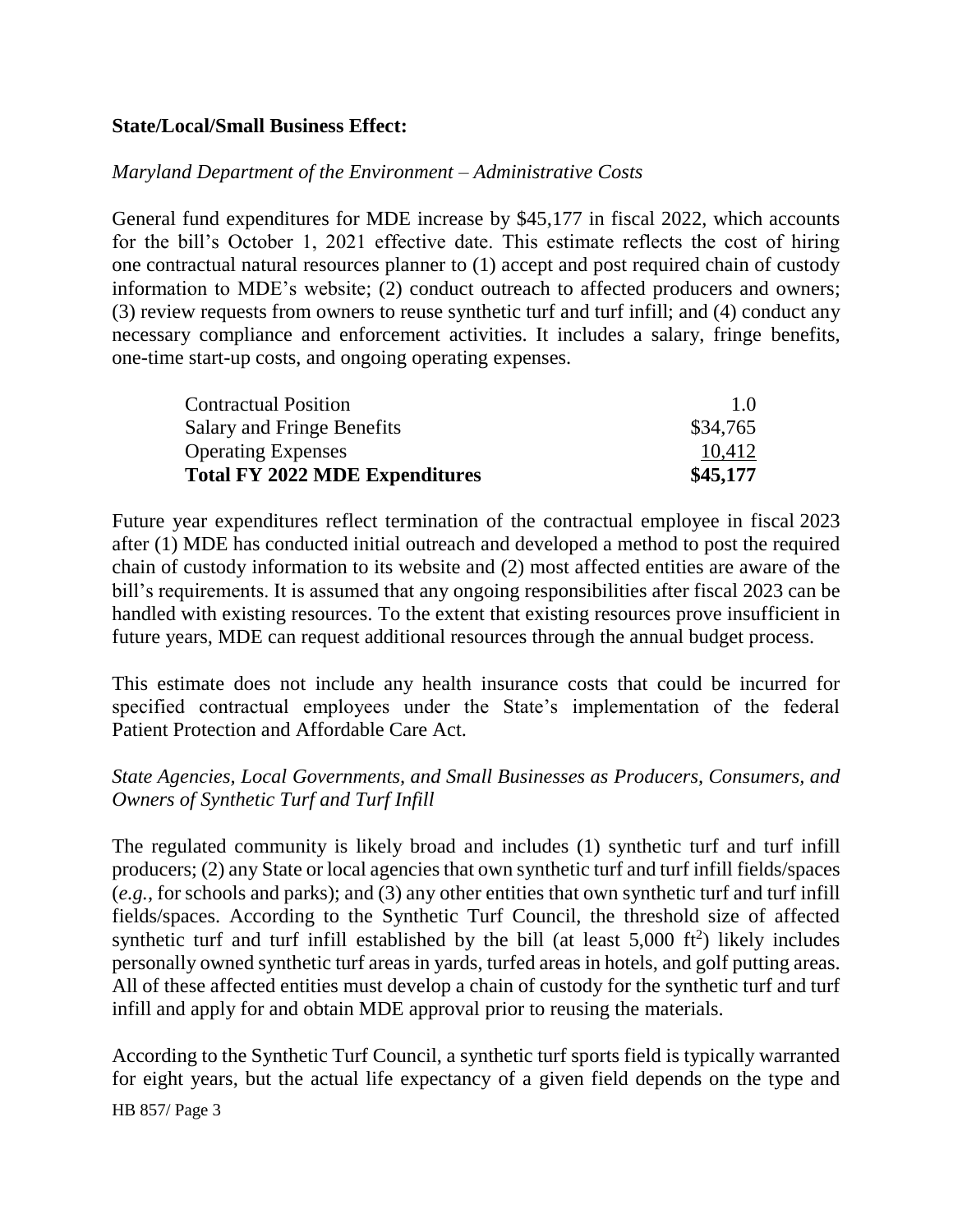amount of use of the field as well as field maintenance. For landscape applications, synthetic turf can last significantly longer than eight years. The Synthetic Turf Council also indicates that turf infill can be composed of a wide variety of substances, including crumb rubber, coated rubber infill, polymer elastomers, sand (silica), and organic materials (such as coconut fibers and cork).

*Chain of Custody Tracking Requirements:* The Department of Legislative Services is not aware of similar chain of custody requirements relating to synthetic turf and turf infill that may exist in other states. The Synthetic Turf Council advises that it is also not aware of any similar requirements in other states. Furthermore, MDE advises that it does not have any information on how in depth or complex the tracking systems established pursuant to the bill might be. Ultimately, the responsibility to develop and maintain the tracking systems falls on owners and producers of synthetic turf and turf infill. Without actual experience under the bill, it is assumed that the bill's chain of custody tracking requirements primarily have operational effects on affected entities. Because producers and owners must track the products from manufacture to final disposal, and because the products may last several years, efforts to track the products throughout their lifetimes could impose an operational burden on producers and owners.

The extent to which any State or local agencies or small businesses incur any costs due to the chain of custody requirements is unknown; any fiscal effect likely varies by entity, depending on the number of affected fields, available information, the content of the chain of custody documents, and the sophistication of any database necessary to maintain the chain of custody information. Some entities, such as the Department of Natural Resources and the Maryland-National Capital Park and Planning Commission (M-NCPPC), report that they can comply with these requirements using existing resources.

*Prohibition on Reuse:* The bill prohibits the reuse of synthetic turf or turf infill unless the original owner submits a written request to MDE and MDE approves the written request. If such a request is approved, then this provision has no fiscal effect on the owner of the materials.

If, however, a request to reuse synthetic turf or turf infill is denied, the prohibition may result in additional – or at least accelerated – costs for an owner to (1) dispose of affected materials earlier than they otherwise would have and (2) purchase new products in lieu of reusing existing materials. The ultimate effect of the bill's prohibition on any given owner depends on several factors, including (1) the synthetic turf and/or turf infill materials that must be disposed of; (2) the amount or size of the materials in question; and (3) when the materials otherwise would have been disposed of and replaced in the absence of the bill. While the effect will vary on a case by case basis, if MDE denies a request for reuse, it is assumed that at least some affected owners could incur potentially significant costs earlier than they otherwise would have, given the costs associated with purchasing and installing